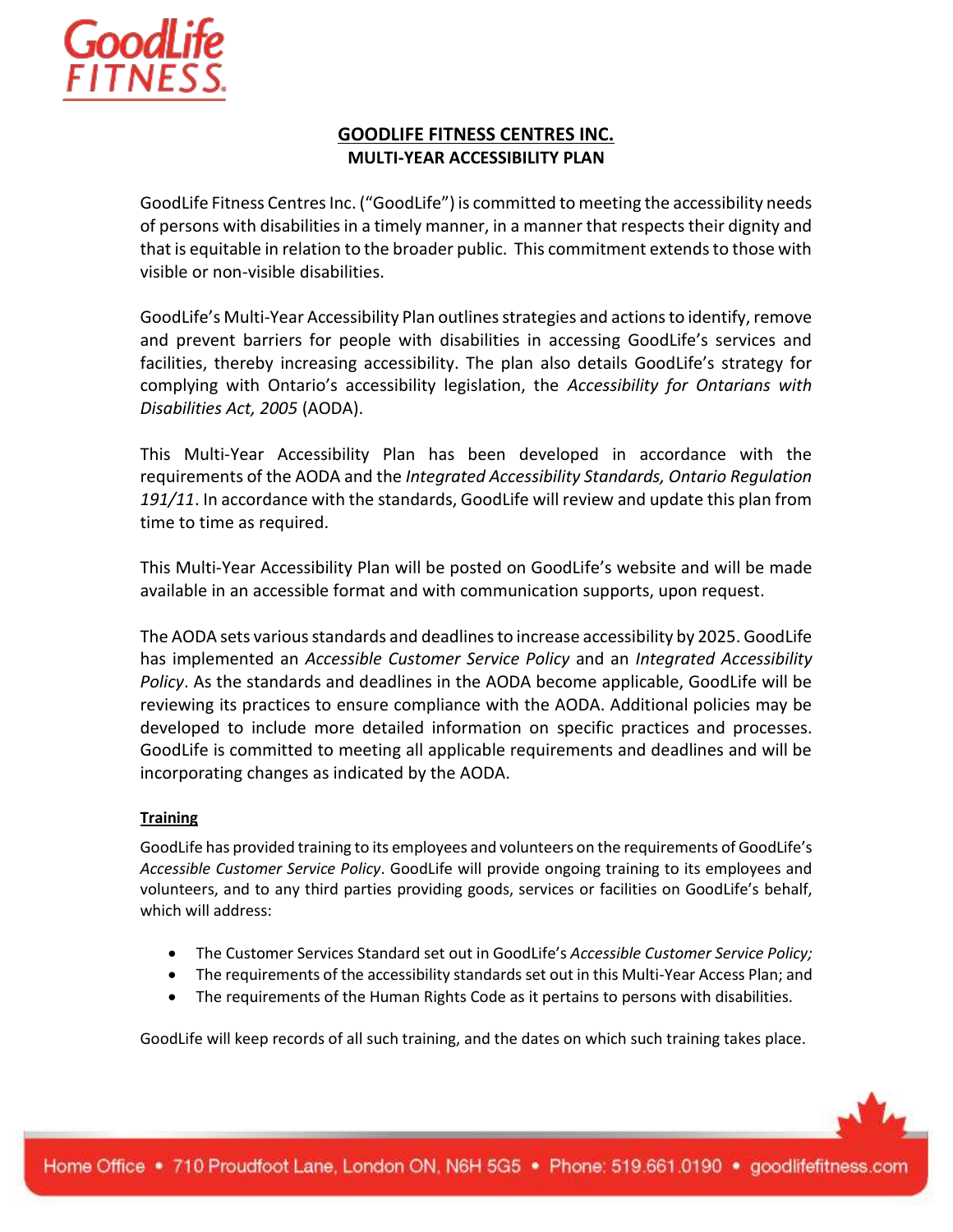

### **Information and Communication Standards**

### **Accessible Websites and Web Content**

Internet websites and web content controlled directly by GoodLife, or through a contractual relationship that allows for modification of the website or web content, now conform to the World Wide Web Consortium Web Content Accessibility Guidelines (WCAG) 2.0 at Level AA.

### *Implementation Timeframe: Complete*

#### **Accessible Formats and Communication Supports**

If a person with a disability requests it, GoodLife will provide or arrange for the provision of accessible formats and communication supports for the following:

- For the person to provide feedback to GoodLife and to receive GoodLife's response to such feedback; and
- For providing and obtaining information that is available to other persons communicating with GoodLife.

GoodLife has implemented a procedure to process such requests. Any member who wishes to provide feedback or make inquiries is able to do so by telephone or email and GoodLife will consult with the person making the request to determine the best way to provide the accessible format or communication support.

### *Implementation Timeframe: Complete*

### **Emergency Procedures and Public Safety Information**

If a person with a disability requests it, GoodLife will provide information regarding emergency procedures, plans or public safety information in an accessible format or with appropriate communications supports.

*Implementation Timeframe: Complete*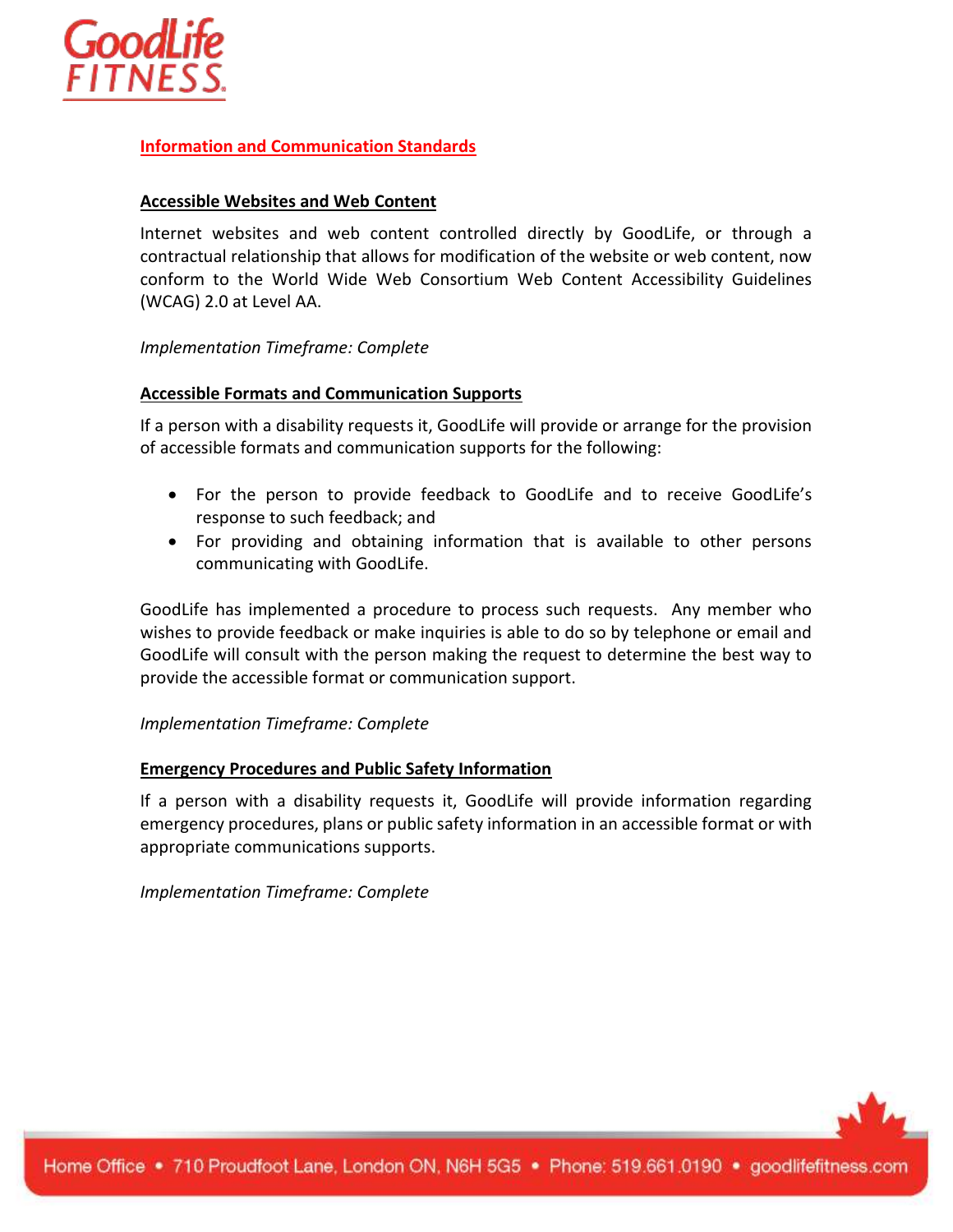

#### **Workplace Emergency Response Information**

When GoodLife is aware that an employee has a disability for which accommodation may be required, GoodLife will provide individualized emergency response information to the employee as soon as practicable, if indicated by the nature of the disability, and will work with the employee to develop a tailored emergency response plan.

*Implementation Timeframe: Complete*

#### **Employment Standards**

#### **Recruitment, Assessment and Selection**

GoodLife posts information about the availability of accommodations for applicants with disabilities in its recruitment process. Job applicants who are individually selected for an interview and/or testing are notified that accommodations for material to be used in the process are available, upon request.

GoodLife will consult with any applicant who requests an accommodation in a manner that takes into account the applicant's disability.

Successful applicants are notified about GoodLife's policies for accommodating employees with disabilities as part of their offer of employment.

*Implementation Timeframe: Complete*

### **Accessible Formats and Communication Supports for Employees**

If an employee with a disability requests it, GoodLife will provide or arrange for the provision of accessible formats and communication supports for the following:

- Information needed in order to perform the employee's job; and
- Information that is generally available to all employees in the workplace.

GoodLife will consult with the employee making the request to determine the best way to provide the accessible format or communication support.

*Implementation Timeframe: Complete*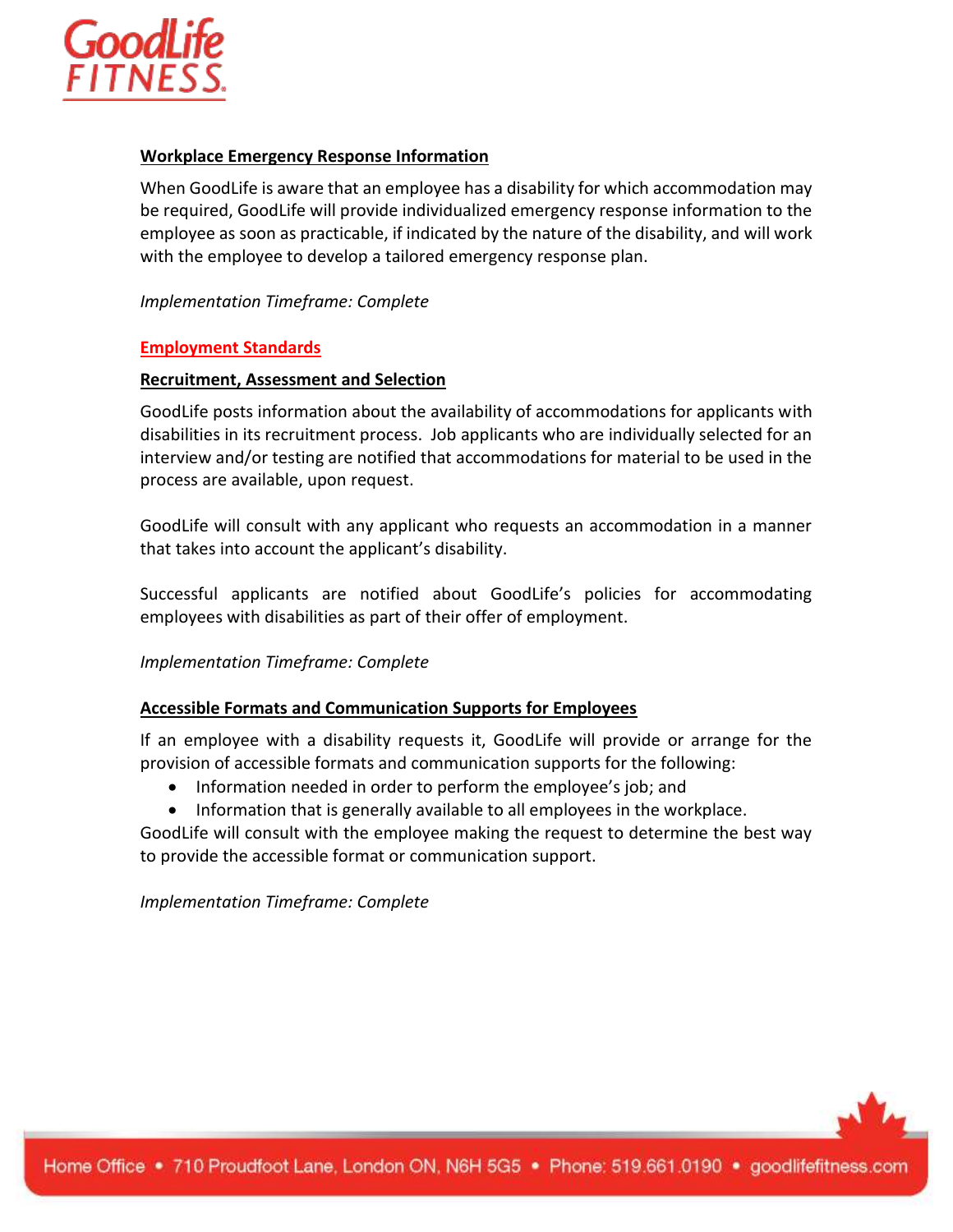

### **Documented Individual Accommodation Plans**

GoodLife has developed and has in place written processes for documenting individual accommodation plans for employees with disabilities. The process for the development of these accommodation plans includes the following elements:

- The ways in which the employee can participate in the development of the plan;
- The means by which the employee is assessed on an individual basis;
- The ways an employee can request an evaluation by an outside medical expert, or other experts (at the employer's expense) to determine if accommodation can be achieved, or how it can be achieved;
- The steps taken to protect the privacy of the employee's personal information;
- The frequency with which the individual accommodation plan should be reviewed or updated, and how it should be done; and
- The means of providing the accommodation plan in an accessible format, based on the employee's accessibility needs.

### *Implementation Timeframe: Complete*

#### **Plans and Processes**

Each department within GoodLife that utilizes performance management tools, or provides career development and advancement to its employees, respects the accessibility needs of its employees with disabilities when developing these processes.

### *Implementation Timeframe: Complete*

### **Return to Work and Redeployment**

GoodLife has developed and has return to work processes in place for employees who are absent from work due to a disability and require disability-related accommodations in order to return to work.

Individual return to work accommodation plans will be documented and will include an outline of the steps GoodLife will take to facilitate the employee's return to work.

If GoodLife uses redeployment processes, they will take into account the accessibility needs of employees with disabilities. Redeployment may mean the reassignment of employees to other departments within GoodLife as an alternative to a "layoff", when a particular job or department has been eliminated.

*Implementation Timeframe: Complete*